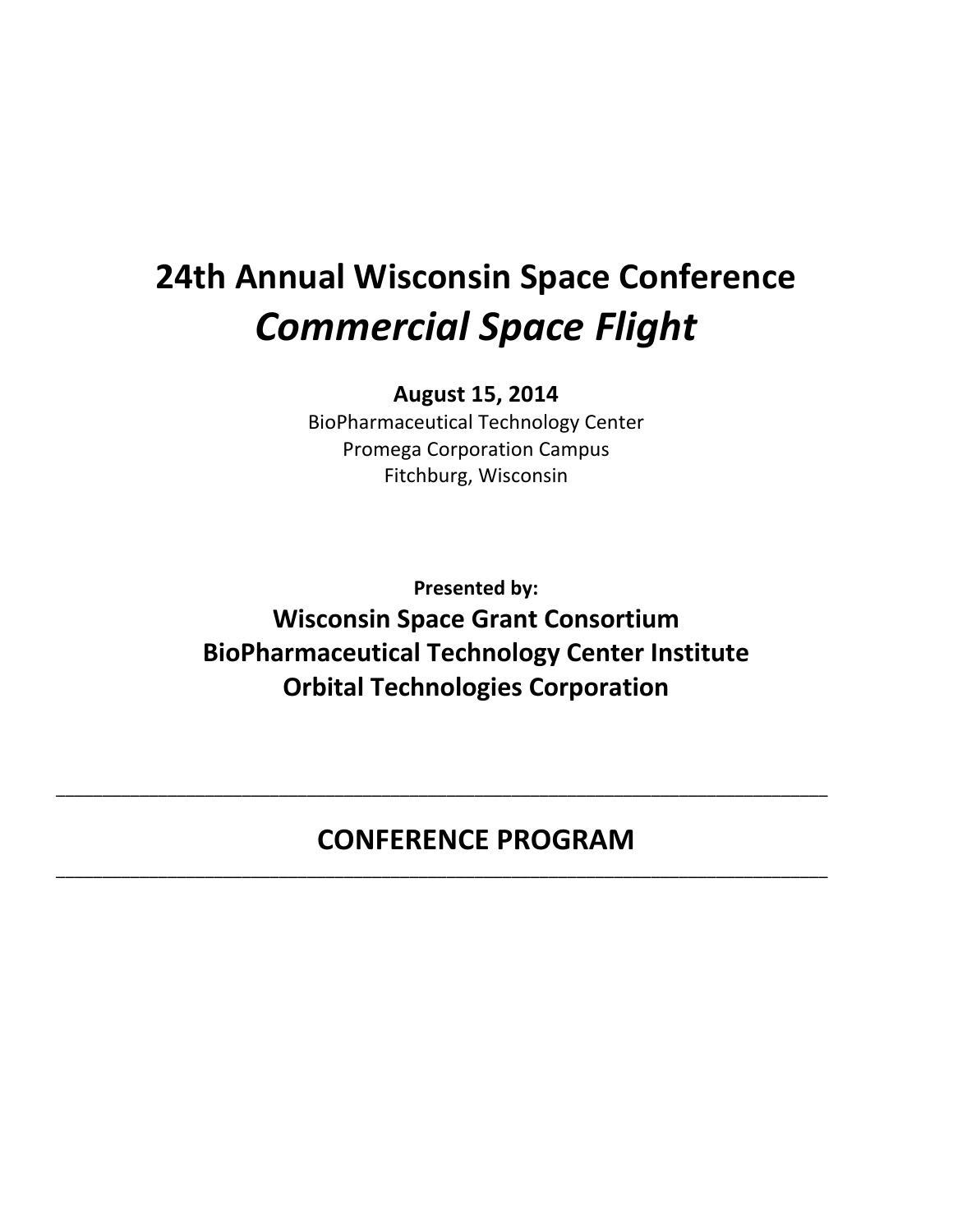7:30-8:15am **Registration & Continental Breakfast Poster Drop Off** (formal poster session at 12:00-1:30pm) Bring posters to registration and staff will set them up.

#### **\*\*\* Plenary Session \*\*\***

- 8:15-8:30am **Welcome and Introduction Kevin Crosby**, Director of WSGC; Chair, Natural Science Division, Professor of Physics, Astronomy and Computer Science, Carthage College
- 8:30-9:15am **Session 1: Keynote Address Introduction: Michael LeDocq**, Chair, WSGC Advisory Council; Instructor, Department of Natural Science, Western Technical College

**Keynote Speaker: Jeff Johnson**, Environmental Control & Life Support Systems (ECLSS) Program Manager for SNC Dream Chaser

#### **\*\*\* Plenary Session \*\*\***

#### 9:15-10:00am **Session 2: Team Projects**

**Moderator: William Farrow**, WSGC Associate Director for Student Satellite Initiatives; Assistant Professor, Milwaukee School of Engineering

**Simpson Street Free Press**, *After-school Academic Newspaper*, **McKenna Kohlenberg**, Assistant Editor; Taylor Kilgore, Assistant Editor; Ali Khan, Teen Editor; Lucy Ji, Teen Editor

**Balloon Payload Team**, *The Elijah Project - 2014 High Altitude Balloon Payload* **Madeline Lambert**, University of Wisconsin-La Crosse **Jadee Kellogg**, Ripon College **Daniel Ochoa, Milwaukee School of Engineering Evan Schilling, Milwaukee School of Engineering Michael Stefik**, University of Wisconsin-Milwaukee **Michael Wiznitzer**, Milwaukee School of Engineering

**Balloon Launch Team,** 2014 Elijah High Altitude Balloon Launch Team Flight Results **Rachel Beyer, Marquette University Amber Koeune**, Milwaukee School of Engineering **Jordan Petrie, Milwaukee School of Engineering** Leeta Russell, Milwaukee School of Engineering **Michael Stefik**, University of Wisconsin-Milwaukee **Alana Tirimacco**, Milwaukee School of Engineering

10:00-10:15am **Morning Break**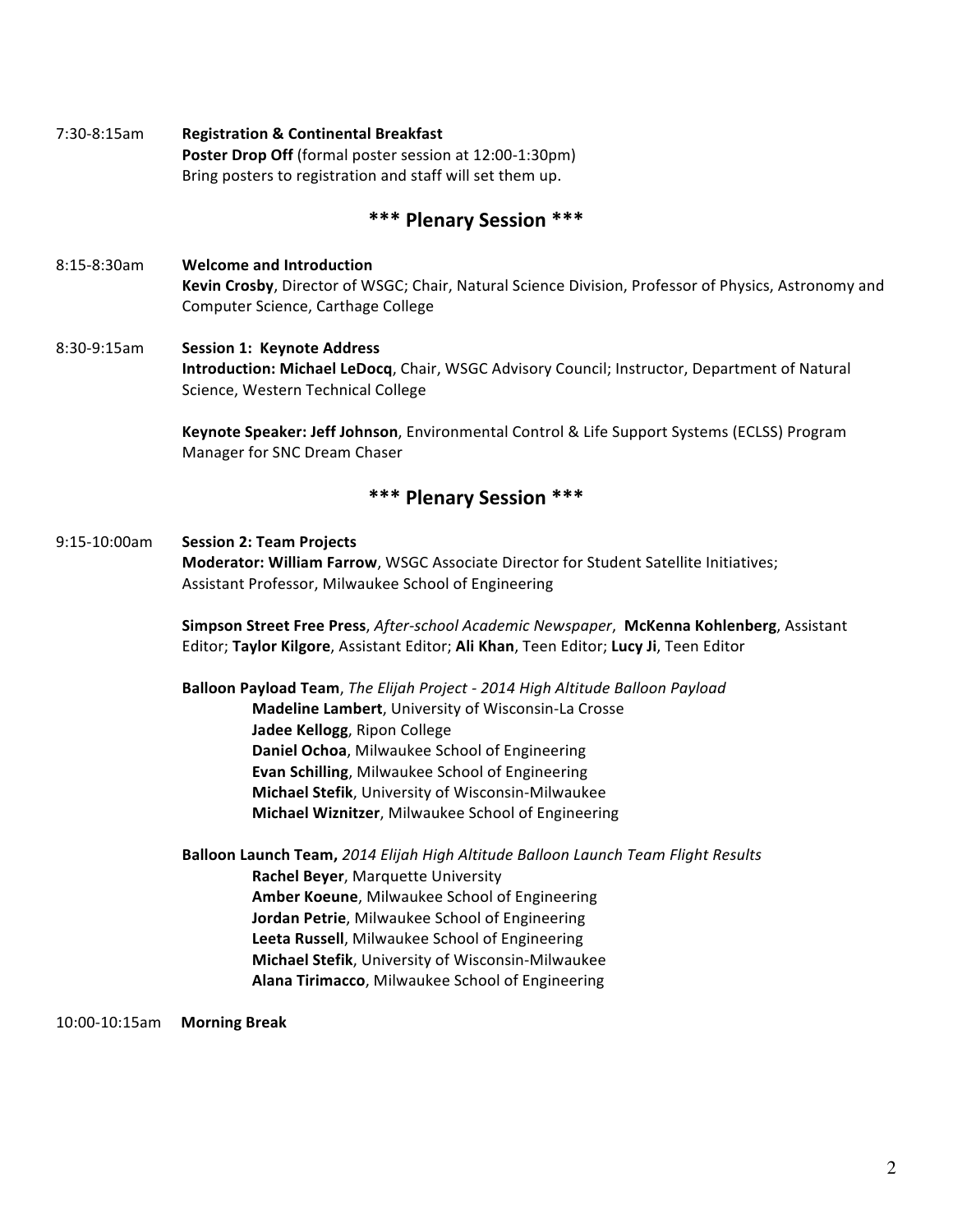# **\*\*\* Concurrent Sessions -- Research Stream \*\*\***

#### 10:15-11:45am **Session 3R: Physical Sciences (Auditorium)**

**Moderator: Leah Simon, Assistant Professor of Physics, Ripon College** 

**Madeline Wade**, *Searching for Gravitational Waves from Sub-Solar Mass Black Holes, Graduate* Student, Department of Physics, University of Wisconsin-Milwaukee

**Sydney Chamberlin**, *Black Holes, Lasers, and Data Analysis: Contributions to Gravitational Wave Searches with the Excess Power Pipeline,* Research Graduate Assistant, Department of Physics, University of Wisconsin-Milwaukee

**Colin Egerer**, *Clarifying the Role of Thermodynamics in Self-gravitating Dark Matter Systems*, Undergraduate Student, Department of Physics, University of Wisconsin–La Crosse

**Sean DuBois**, *Assessment of Ecosystem Photosynthetic Parameters Along Two California Climate* Gradients, Graduate Student, Nelson Institute for Environmental Studies, University of Wisconsin-Madison

David Helminiak, Simulations of Granular Material Motion, Undergraduate Student, Department of Computer Engineering, Marquette University

Nathaniel Helminiak, *Experiments with Granular Material Motion*, Undergraduate Student, Department of Mechanical Engineering, Marquette University

### **\*\*\* Concurrent Sessions -- Education Stream \*\*\***

#### 10:15-11:45am **Session 3E: K-12 Education and General Public Outreach (Room 122) Moderator: Carol Lutz, Co-chair for Rockets for Schools, Sheboygan, WI**

**Todd H. Treichel,** Rocket Science for Educators Using Rocket Design and Simulation Software, Senior Systems Engineer, Orbital Technologies Corporation; American Institute of Aeronautics and Astronautics (WI)

Barbara Bielec, *Science Outreach at the BTC Institute - Aerospace Outreach Program & Special Initiatives Program,* K-12 Program Director, BTC Institute

**Daniel Bateman**, *Teacher Workshop on Rocksim*, Executive Director, Spaceport Sheboygan

**John Heasley**, *Driftless Dark Skies Initiative: Training Astronomy Educators*, Space Science Educator, **Star Stories** 

**Coggin Heeringa**, *Teaching Teachers*, Director, Crossroads at Big Creek

**Shelly Lesher**, *Promoting Women in Physics and Astronomy through a Distinguished Lecture Series,* Assistant Professor, Department of Physics, University of Wisconsin- La Crosse

#### 11:45-1:15pm **Lunch and Poster Session**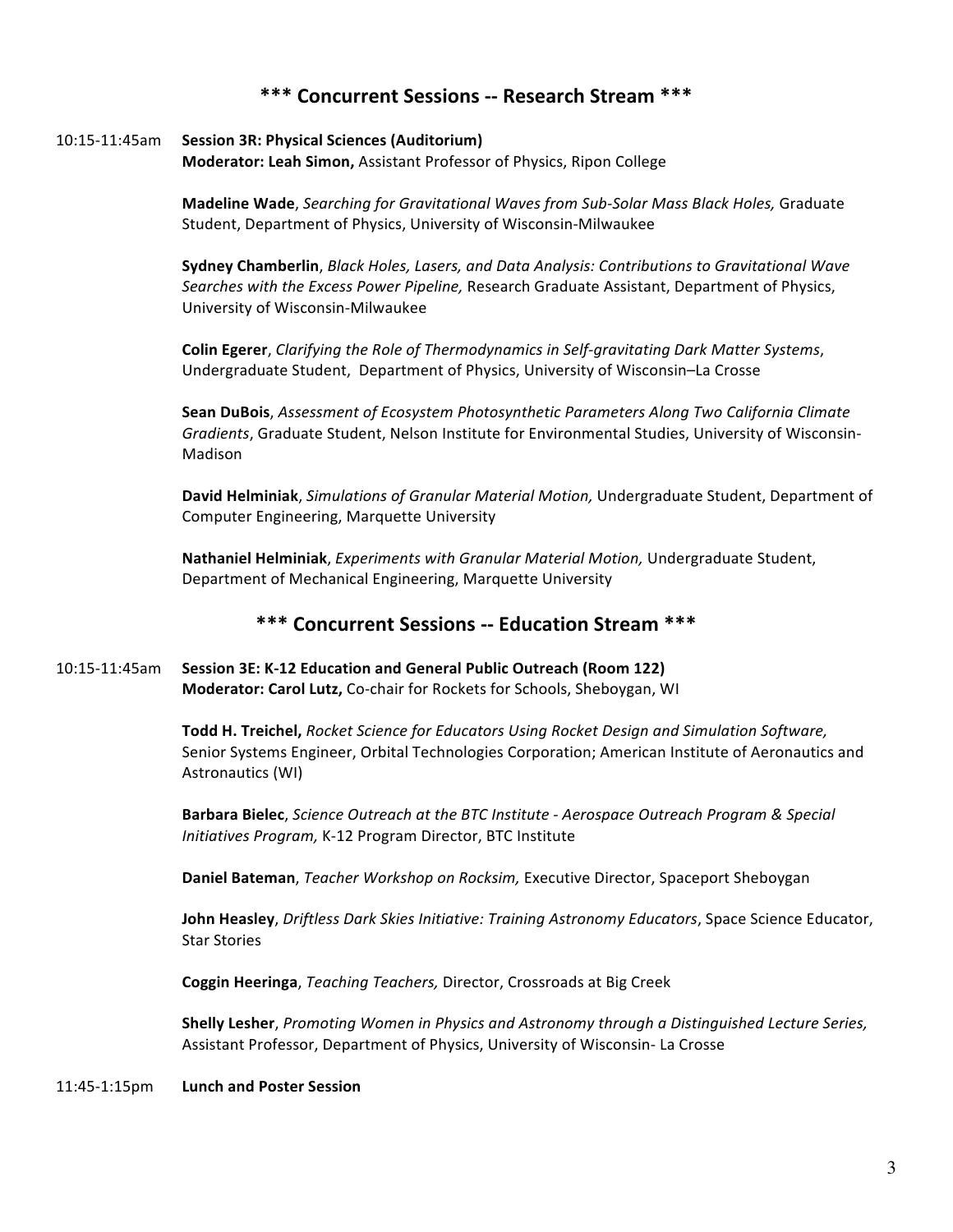# **\*\*\* Poster Session \*\*\***

**Facilitator: Mike LeDocq**, Chair, WSGC Advisory Council; Instructor, Department of Natural Science, Western Technical College

**Brian Harvey**, Burn me Twice, Shame on Who? Testing for Wildfire Feedbacks in Forests of the US *Northern Rocky Mountains, Graduate Student, Department of Zoology, University of Wisconsin-*Madison

**Michael Brusich**, *CAERENet*, Undergraduate Student, Department of Physics, Carthage College

**Justin Collins**, *Engineering Sustainable Space Nutrition Modules for Classroom Spiral Insertion,* Undergraduate Student, Department of Mechanical Engineering, Milwaukee School of Engineering and Sweet Water Foundation

David Helminiak, Simulations of Granular Material Motion, Undergraduate Student, Department of Computer Engineering, Marquette University

Nathaniel Helminiak, *Experiments with Granular Material Motion*, Undergraduate Student, Department of Mechanical Engineering, Marquette University

**Tyler Laszczkowski**, *Expanding Our Knowledge of Interstellar Neutral Hydrogen Shells,* Undergraduate Student, Department of Physics, University of Wisconsin-La Crosse

Brendan Krull, Tessa Rundle, Kevin LeCaptain, Amelia Gear, *The Onset of Normal Field Instability in a* Ferrofluid in a Reduced Gravity Environment, Undergraduate Students, Department of Physics, Carthage College

Jon Woods and Luke Goetsch, Spatial ID Environmental Reader (SPIDER), Undergraduate Students, Software and Hardware Engineering, East Troy High School

**Balloon Payload Team**, *The Elijah Project - 2014 High Altitude Balloon Payload* **Rachel Beyer, Marquette University Amber Koeune**, Milwaukee School of Engineering **Jordan Petrie, Milwaukee School of Engineering** Leeta Russell, Milwaukee School of Engineering **Michael Stefik**, University of Wisconsin-Milwaukee **Alana Tirimacco**, Milwaukee School of Engineering

1:15-1:30pm **Group Photograph (Atrium)**

# **\*\*\* Research Stream \*\*\***

1:30-2:45pm **Session 4R: Space Systems Engineering (Auditorium) Moderator: Kevin Crosby,** Chair of Natural Science, Professor of Physics and Computer Science, Carthage College

> Aaron Olson, *Implantation and Extraction of Helium from Lunar Regolith Simulant, Graduate Student,* Department of Engineering Physics, University of Wisconsin- Madison